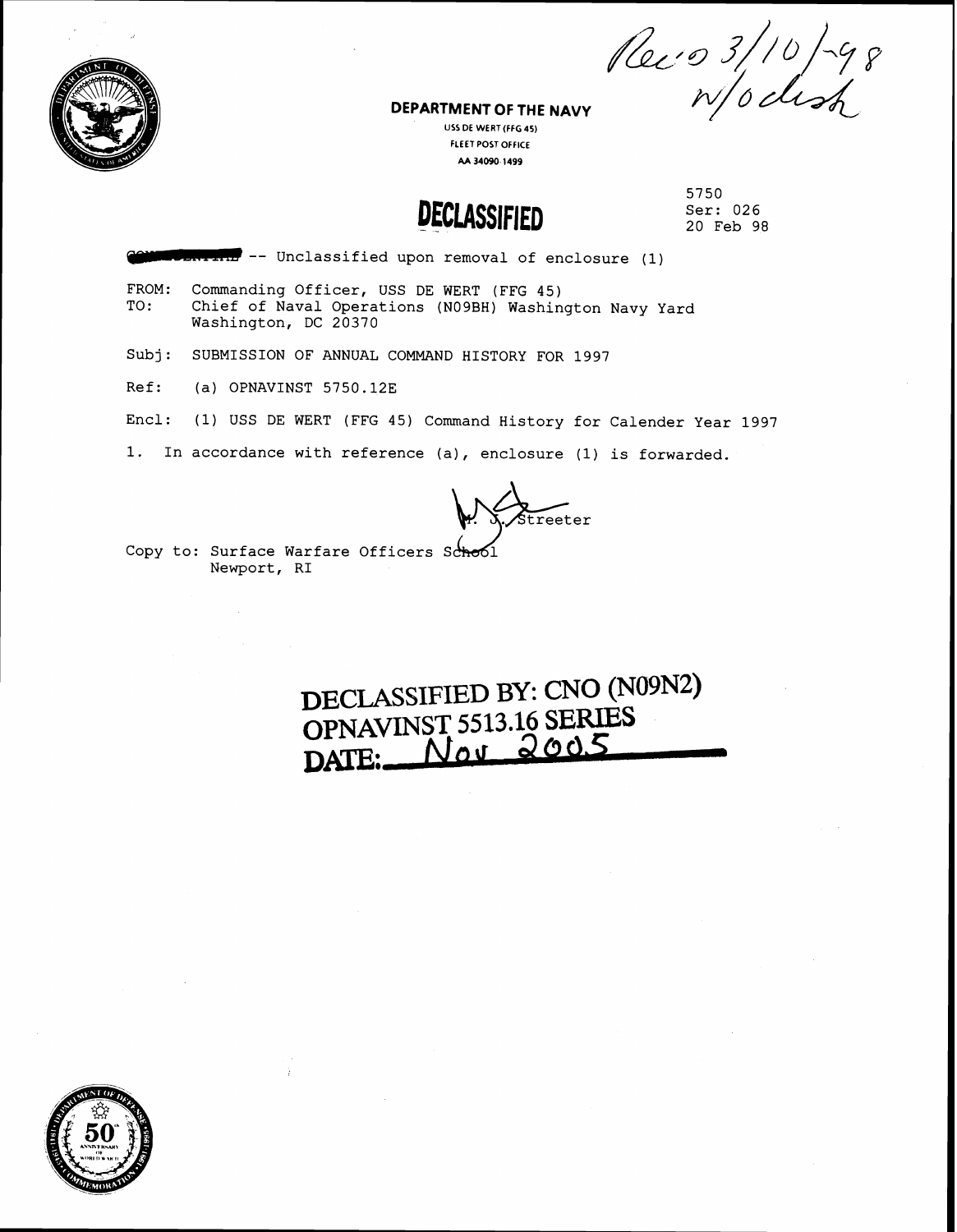

Subj: SUBMISSION OF ANNUAL COMMAND HISTORY FOR 1997 A. Command Composition and Organization Mission: AAW and ASW with secondary mission areas in ASUW, ELW, and CCC. Commander: CDR M. J. Streeter, USN Homeport: Mayport, FL Aircraft: Embarked one (1) SH-GOB LAMPS MK I11 Helicopter from HSL-44 B. (C) Chronology of significant events: 01-05JAN/ HOLIDAY LEAVE AND UPKEEP MAYPORT, FL<br>06-10JAN/ UNDERWAY JAXOA TAILORED SHIPS TRAINI UNDERWAY JAXOA TAILORED SHIPS TRAINING AVAILABILITY (TSTA) I1 ENGINEERING TRAINING GROUP (ETG) 20-24 JAN/ UNDERWAY JAXOA TSTA I1 ETG 24 JAN/ ENGINEERING CERTIFICATION 27JAN-14FEB/ TSTA I1 COMBAT SYSTEMS TRAINING GROUP (CSTG) MAYPORT, FL 17FEB-21FEB/ UNDERWAY JAXOA TSTA I1 CSTG 22FEB-09MAR/ INPORT MAYPORT, FL 10-13MAR/ UNDERWAY JAXOA WOWU 15-18MAR/ PORT VISIT SAVANNAH, GA<br>16-17MAR/ COMMUNITY RELATIONS PRO 16-17MAR/ COMMUNITY RELATIONS PROJECT<br>17MAR/ DETACHMENT MARCHES IN ST. P. DETACHMENT MARCHES IN ST. PATRICK'S DAY PARADE 24-28MAR/ UNDERWAY JAXOA TYT 01-11APR/ COMBAT SYSTEMS READINESS REVIEW I/TARGET 21APR/ ENROUTE CHARLESTON, SC/RAST LANDING QUALIFICATIONS HSL 44-DET TWO 22APR/ AMMO ONLOAD CHARLESTON, SC 2 3APR/ ENROUTE MAYPORT, FL/WAR AT SEA EXERCISE 24APR-04MAY/ INPORT MAYPORT, FL 30APR/ EMBARK HSL 44 DET TWO 05-28MAY/ INDEX PUERTO RICO OPAREA 07-08MAY/ PORT VISIT NAVAL STATION, ROOSEVELT ROADS, PR 29MAY-OlJUL/ POM LEAVE AND UPKEEP MAYPORT, FL 28JUN/ EMBARK COAST GUARD SQUADRON FOUR TWO OlJUL/ EMBARK VC-6 DRONE DETACHMENT 02 JUL/ DEPART MAYPORT ENROUTE NSRR, PR/ UNITAS 38-97 05-11 JUL/ PORT VISIT NSRR/PHASE ZERO UNITAS BEGINS 03JUL/ FIRST OF 28 DRONE LAUNCHES 15JUL/ PRACTICE RIGGING SHORE POWER TO USS SANDLANCE 15-17JUL/ PORT VISIT NSRR 19JULI REFUEL USS ZEPHYR AND USS SQUALL ASTERN 22-26JUL/ PORT VISIT PUERTO LA CRUZ, VE 02-06AUG/ PORT VISIT CARTAGENA, CO/COMREL PROJECT 09AUG/ TRANSIT PANAMA CANAL 09-12AUG/ IPT RODMAN, PANAMA 15-17AUG/ PORT VISIT MALAGA, CO 21-24AUG/ PORT VISIT MANTA, EC/PROJECT HANDCLASP

O6SEP/ UNREP WITH BAP MONTERO AND BAP VILLAVISENCIO

26-30AUG/ PORT VISIT SALINAS, EC 31AUG-02SEP/ PORT VISIT PAITA. PE

08-13SEP/ PORT VISIT CALLAO, PE 16-18SEP/ PORT VISIT IQUIQUE, CI 20SEP/ UNREP WITH A0 ARAUCANO



Enclosure ( 1)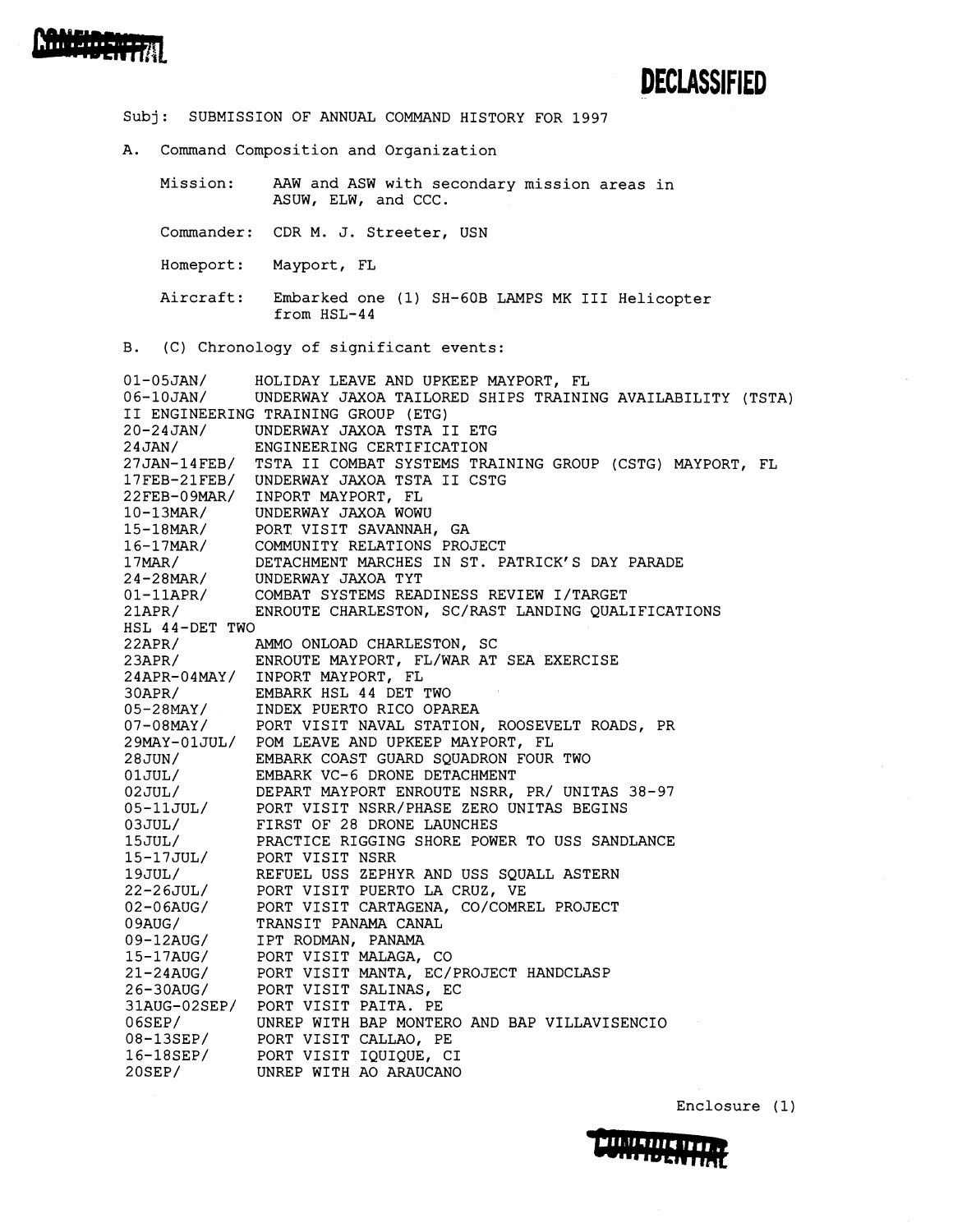

Subj: SUBMISSION OF ANNUAL COMMAND HISTORY FOR 1997

| 21-22SEP/           | PORT VISIT PUERTO ALDEA, CI                                                                                                              |
|---------------------|------------------------------------------------------------------------------------------------------------------------------------------|
|                     | 24-27SEP/ PORT VISIT VALPARAISO, CI                                                                                                      |
| 27SEP/              | UNREP WITH AO ARAUCANO                                                                                                                   |
|                     | 30SEP-01OCT/ PORT VISIT PUERTO MONTT, CI                                                                                                 |
|                     | 02-050CT/ TRANSIT STRAITS OF MAGELAN                                                                                                     |
|                     | 050CT/ PORT VISIT PUERTO WILLIAMS, CI<br>06-090CT PORT VISIT USHUAIA, AR                                                                 |
|                     |                                                                                                                                          |
| 120CT/              | UNREP WITH BNS GASTAO MOTTA                                                                                                              |
|                     | 15-170CT/ PORT VISIT PUERTO BELGRANO, AR                                                                                                 |
|                     | 19-220CT/ PORT VISIT BUENOS AIRES, AR                                                                                                    |
|                     | 22-260CT/ PORT VISIT MONTEVIDEO, UR                                                                                                      |
| 230CT/ SECNAV VISIT |                                                                                                                                          |
| 300CT/              | UNREP WITH BNS GASTAO MOTTA                                                                                                              |
|                     |                                                                                                                                          |
|                     |                                                                                                                                          |
|                     | 02-06NOV/ PORT VISIT RIO DE JANEIRO, BR<br>09NOV/ UNREP WITH BNS MARATO<br>13-15NOV/ PORT VISIT RECIFE, BR<br>21NOV/ BSF NSRR/EMBARK ATG |
|                     |                                                                                                                                          |
|                     | 22-24NOV/ MID CYCLE ASSESSMENT                                                                                                           |
| 25NOV/              | ARRIVE MAYPORT, FL                                                                                                                       |
|                     | 26NOV-31DEC/ LEAVE AND STAND DOWN                                                                                                        |
| 17DEC/              | SHIP'S CHRISTMAS PARTY                                                                                                                   |

### NARRATIVE:

DE WERT began 1997 in a leave and stand down period in Mayport, Florida which ended on 5 JAN 97. On 6 JAN, Engineering Training Group embarked for a Tailored Ship's Training Availability which was conducted underway in the Jacksonville Operating Areas (JAXOA) until 10 JAN. The next ten days were spent in Mayport for routine maintenance and final preparations for Engineering Certification which was completed underway from 20-24 JAN. The Propulsion Examining Board certified the Engineering Department citing only minor deficiencies. Shortly thereafter, Combat Systems Training Group began their scrutiny while in port Mayport on 27 JAN. From 17 FEB through 21 FEB, CSTG put Conbat Systems through the paces while underway in JAXOA.

Upon completion of TSTA 11, DE WERT took a short break from 22 FEB to 9 MAR for maintenance and upkeep prior to getting underway, from 10-13, MAR for a WOWU in JAXOA. Upon completion it was on to Savannah, Georgia to participate in the annual St. Patrick's Day celebration. The ship arrived in Savannah 15 MAR firing the newly installed saluting battery as a test prior to its up-coming deployment. On 16 MAR, several members of the crew helped to refurbish the exterior of Ms. Alice Lane's home. The group, led by LCDR Robert Kallio, Executive Officer, spent two days on the project which received many accolades from the local press. Monday, 17 MAR found a small contingent of the crew "marching" in the St. Patrick's Day parade lead by CDR Matt

Enclosure (1

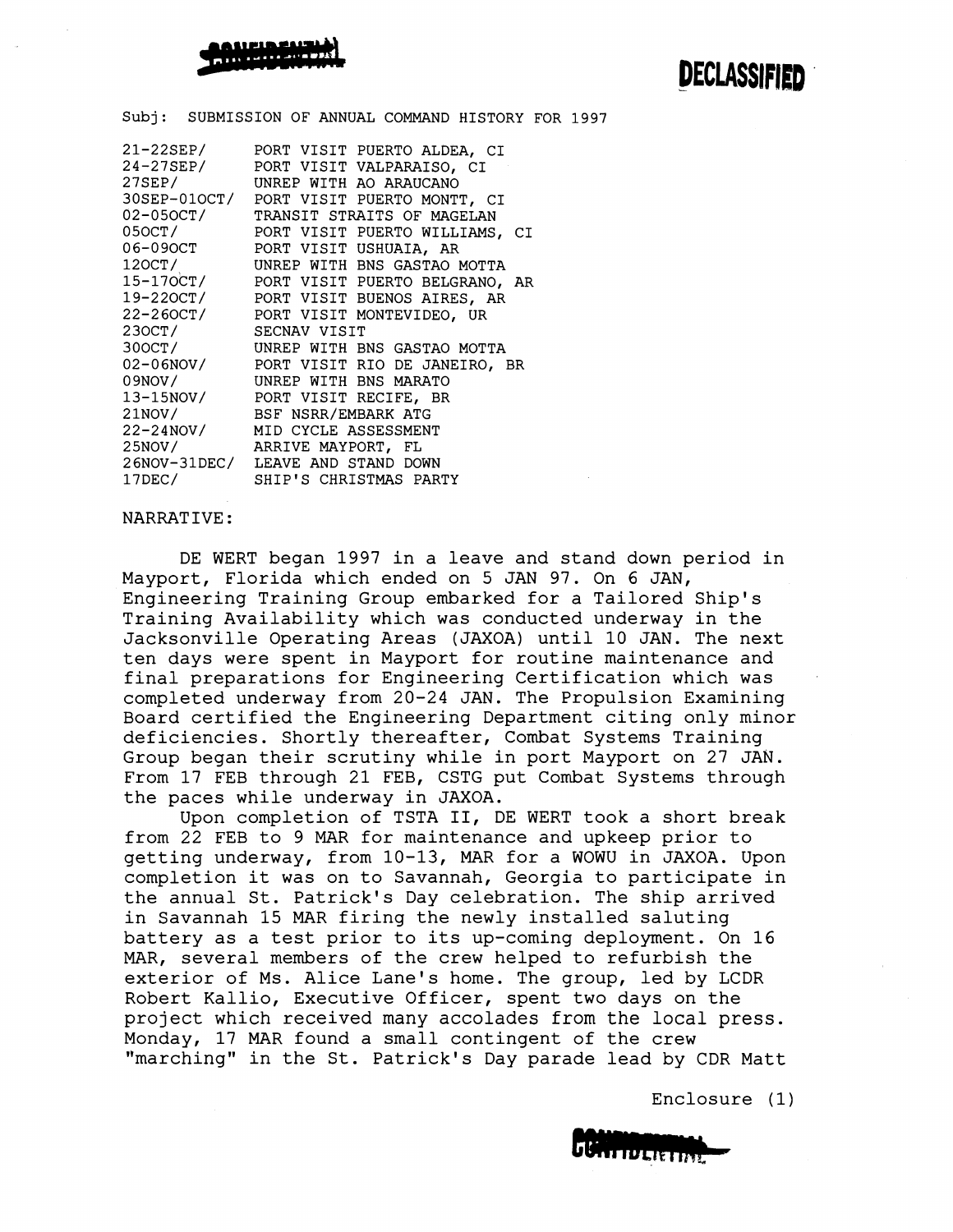

Subj: SUBMISSION OF ANNUAL COMMAND HISTORY FOR 1997

Streeter, Commanding Officer. Escorting the CO in his red Cadillac convertible, provided by the local Navy League, were Ensigns and and dressed as leprechauns. They were a crowd favorite.

The ship returned to Mayport on 19 MAR and was underway again from 24-28 MAR for its Final Evaluation Problem and TYT. Upon return to homeport, DE WERT entered the first phase of a Combat Systems Readiness Review and TARGET Assessment from 1-11 APR, followed by an Intermediate Maintenance Availability until 20 APR. During the IMAV, number 3 Ship's Service Diesel Generator Rotor was removed cleaned and replaced by an outside contractor.

On 21 APR, DE WERT left Mayport enroute to Charleston, South Carolina to onload ammunition 22 APR. During the return transit on 23 APR, a War-at-Sea exercise was conducted with USAF fighters in the JAXOA. The ship was again in Mayport from 24 APR to 4 MAY for routine upkeep. On 30 APR, HSL 44 DET TWO embarked with one LAMPS MK I11 helicopter.

On 5 MAY, LCDR Robert Kallio was relieved by LCDR Sidney D. Kennedy as Executive Officer. Additionally, DE WERT got underway to participate in INDEX 2-97, during which the ship launched 3 SM1-MR missiles at towed air targets. The exercise lasted until 21 MAY with a port visit to Naval Station Roosevelt Roads, Puerto Rico 8-9 MAY. On 9 MAY, Rear Admiral Lyons, Commander, U. S. South Atlantic Force toured DE WERT. 18 MAY a tow and be towed exercise was conducted with USS COMTE DE GRASSE (DD 974), and 19 MAY an underway replenishment was conducted with USS WHIDBEY ISLAND (LSD 41). From 29 MAY through 1 WL, the ship was in a predeployment leave and stand down period.

DE WERT departed Mayport on 2 JUL enroute to Naval Station Roosevelt Roads in support of UNITAS 38-97. Embarked were Commander, Coast Guard Squadron 42 and staff, HSL 44 DET 2 with one LAMPS MK I11 helicopter, and a detachment from VC-6 with four drone launching systems. The third of July harked the first of 28 successful drone launches by VC-6 throughout the deployment. Two of the four drones used during UNITAS would be shot down during Anti-Air Warfare exercises.

UNITAS phase zero was officially kicked off at Naval Station Roosevelt Roads during a port visit from 5 to 11 JUL. Navies from five South American countries and the Netherlands participated in this phase. On 15 JUL, DE WERT anchored at NSRR and received USS SANDLANCE alongside to

Enclosure (1)

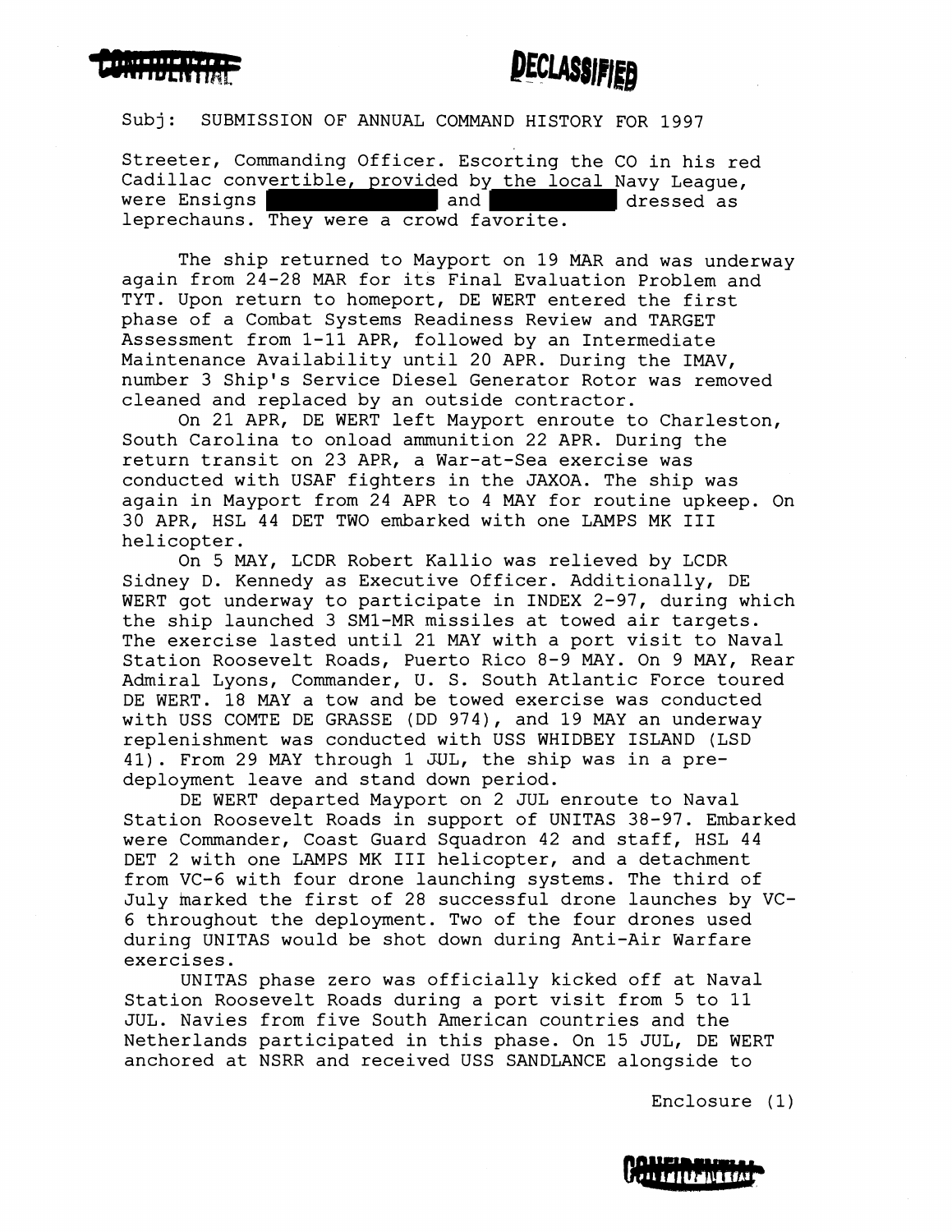

Subj: SUBMISSION OF ANNUAL COMMAND HISTORY FOR 1997

practice rigging shore power cables. Phase zero would set the pace for the rest of the deployment, many more evolutions would be conducted including astern refueling with USS SQUALL and USS ZEPHYR, an event which would take place several time throughout UNITAS.

DE WERT's first port call outside the United States was Puerto La Cruz, Venezuela from 22 to 26 JUL where the crew got their first taste of South American hospitality. Following Puerto La Cruz, the ship anchored at Cartagena, Columbia from 2 to 6 AUG where a small group of DE WERT sailors painted a school for mentally challenged children. On 9 AUG, DE WERT transited the Panama Canal, on board were 100 family and friends of service members stationed at Howard Air Force Base and the Naval Station at Rodman, Panama. Following the transit, the ship moored at the Naval Station until 12 AUG.

Next stop for the Task Force was the small Columbian naval base in Malaga 15-17 AUG. King Neptune, Ruler of the Raging Main visited DE WERT on 19 AUG to rid the ship of many slimy poly wogs. Following the festivities, a steel beach picnic was held on the flight deck in honor of the navies newest Shellbacks. After several more war games at sea, the ship arrived in Manta, Ecuador on 21 AUG, where CDR Streeter presented project handclasp materials to a local convent. Departing Manta on 24 AUG, the ship continued south to visit Salinas, Ecuador from 26-30 AUG.

A short trip from Salinas found the ship at anchor in Paita, Peru from 31 AUG to 2 SEP. Then it was underway for more exercises including a high line transfer with BAP MONTERO and BAP VILLAVISENCIO, of the Peruvian Navy on 9 SEP. DE WERT spent 8-13 SEP in Callao, Peru which is the port city of Peru's capitol, Lima. The crew discovered how much the South American people love soccer when Peru's national team won a big game. The entire city erupted in a celebration which caused much of the crew to return late from liberty. Fortunately, no one was hurt as a result of the over exuberant crowd.

Iquique, Chile was the next port-of-call from 16 to 18 SEP. While underway again, DE WERT conducted a replenishment at sea with A0 ARAUCANO of the Chilean Navy. DE WERT then spent 21-22 SEP anchored in Puerto Aldea, Chile before heading south to Valparaiso, Chile from 24 to 27 SEP. On 27 SEP, the ship was received alongside A0 ARAUCANO a second time, for refueling. From 30 SEP to 1 OCT, DE WERT anchored at Puerto Montt, Chile in preparation for her transit

Enclosure (1)

 $\frac{1}{\rho}$